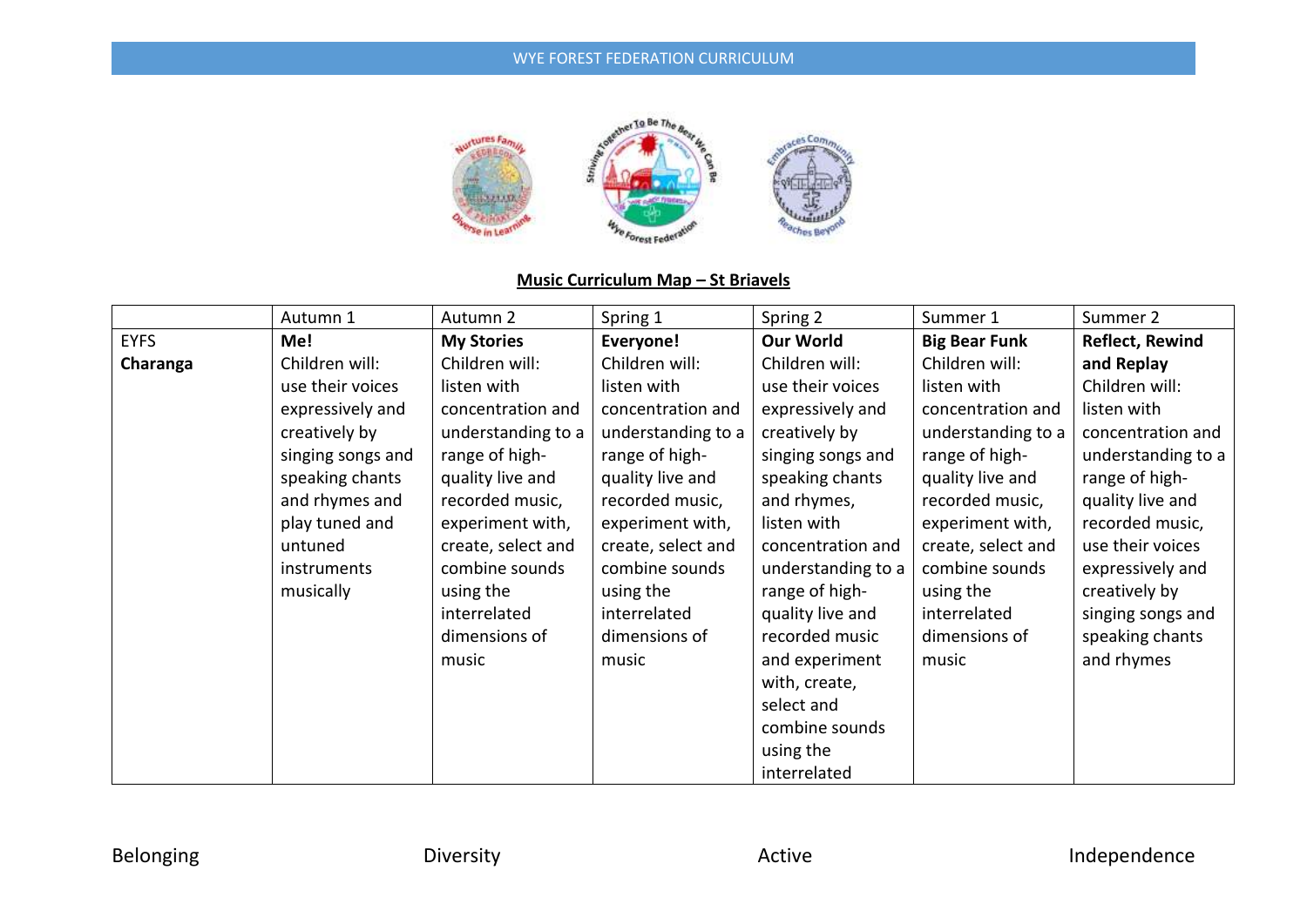|                       |                    |                    |                           | dimensions of          |                         |                              |
|-----------------------|--------------------|--------------------|---------------------------|------------------------|-------------------------|------------------------------|
|                       |                    |                    |                           | music                  |                         |                              |
| Daisy Class           | <b>Hey You!</b>    | Rhythm in the      | In the Groove             | <b>Round and Round</b> | <b>Your Imagination</b> | <b>Reflect, Rewind</b>       |
| Year A                |                    | way we walk and    |                           |                        |                         | and Replay                   |
| Charanga              | Children will:     | <b>Banana Rap</b>  | Children will:            | Children will:         | Children will:          |                              |
|                       | use their voices   |                    | listen with               | play tuned and         | experiment with,        | Children will:               |
|                       | expressively and   | Children will:     | concentration and         | untuned                | create, select and      | listen with                  |
|                       | creatively by      | listen with        | understanding to a        | instruments            | combine sounds          | concentration and            |
|                       | singing songs and  | concentration and  | range of high-            | musically              | using the               | understanding to a           |
|                       | speaking chants    | understanding to a | quality live and          |                        | interrelated            | range of high-               |
|                       | and rhymes         | range of high-     | recorded music            | listen with            | dimensions of           | quality live and             |
|                       |                    | quality live and   |                           | concentration and      | music                   | recorded music               |
|                       | listen with        | recorded music     | use their voices          | understanding to a     |                         |                              |
|                       | concentration and  |                    | expressively and          | range of high-         | listen with             | experiment with,             |
|                       | understanding to a | use their voices   | creatively by             | quality live and       | concentration and       | create, select and           |
|                       | range of high-     | expressively and   | singing songs and         | recorded music         | understanding to a      | combine sounds               |
|                       | quality live and   | creatively by      | speaking chants           |                        | range of high-          | using the                    |
|                       | recorded music.    | singing songs and  | and rhymes                |                        | quality live and        | interrelated                 |
|                       |                    | speaking chants    |                           |                        | recorded music          | dimensions of                |
|                       |                    | and rhymes.        |                           |                        |                         | music                        |
|                       |                    |                    |                           |                        |                         |                              |
| Daisy Class<br>Year B | Hands, feet, heart | Ho Ho Ho           | I wanna play in a<br>band | Zootime                | <b>Friendship Song</b>  | <b>Reflect, Rewind</b>       |
|                       |                    | Children will:     | Children will:            | Children will:         | Children will:          | and Replay<br>Children will: |
| Charanga              | Children will:     |                    |                           |                        |                         |                              |
|                       | appreciate and     | play and perform   | experiment with,          | use their voices       | play and perform        | listen with                  |
|                       | understand a wide  | in solo and        | create, select and        | expressively and       | in solo and             | concentration and            |
|                       | range of high-     | ensemble           | combine sounds            | creatively by          | ensemble                | understanding to a           |
|                       | quality live and   | contexts, using    | using the                 | singing songs and      | contexts, using         | range of high-               |
|                       | recorded music     | their voices and   | interrelated              | speaking chants        | their voices and        | quality live and             |
|                       | drawn from         | playing musical    |                           | and rhymes             | playing musical         | recorded music               |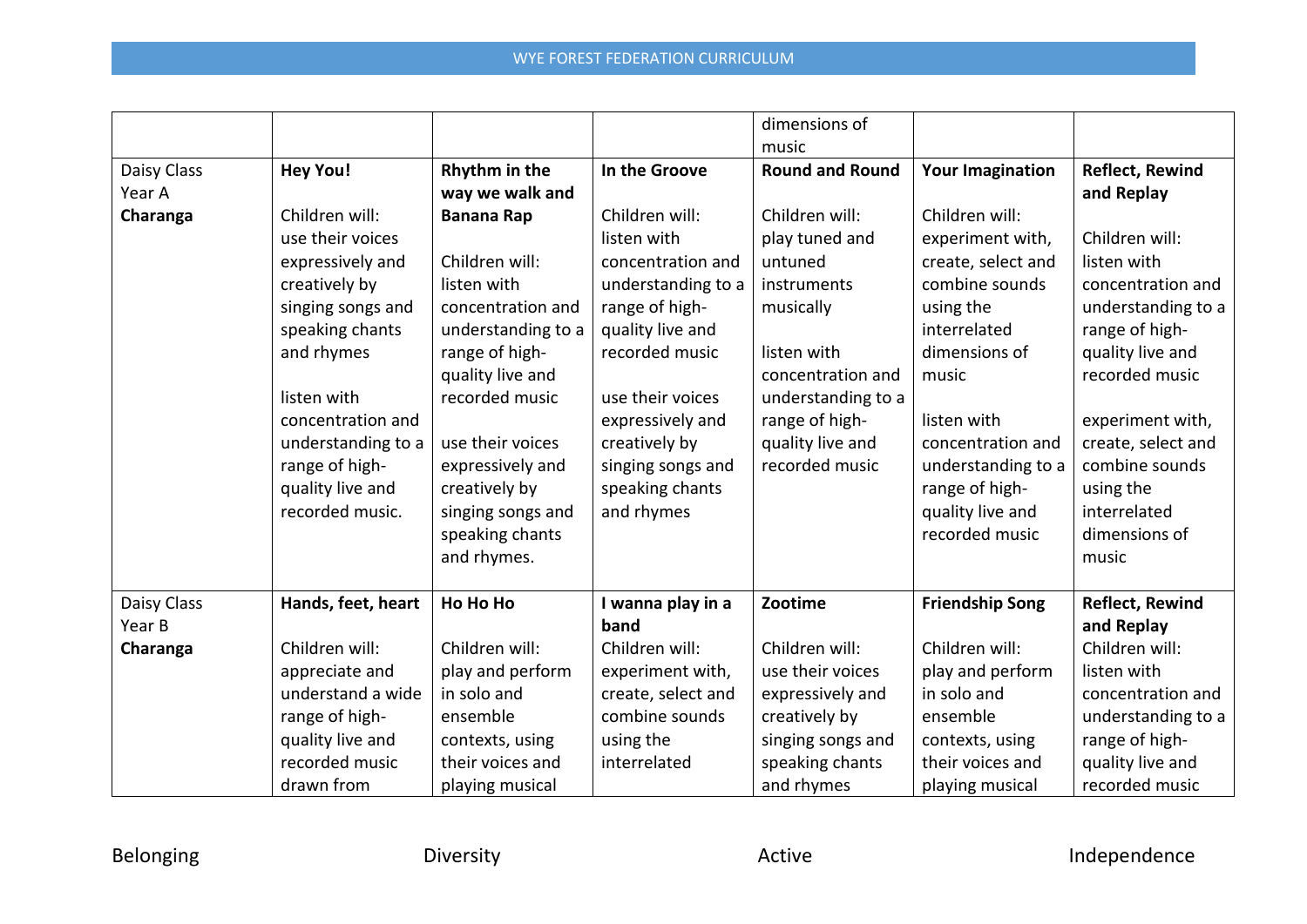|             | different           | instruments with   | dimensions of             | play tuned and         | instruments with    | experiment with,       |
|-------------|---------------------|--------------------|---------------------------|------------------------|---------------------|------------------------|
|             | traditions and      | increasing         | music                     | untuned                | increasing          | create, select and     |
|             | from great          | accuracy, fluency, |                           | instruments            | accuracy, fluency,  | combine sounds         |
|             | composers and       | control and        | play tuned and            | musically              | control and         | using the              |
|             | musicians           | expression         | untuned                   |                        | expression          | interrelated           |
|             |                     |                    | instruments               |                        |                     | dimensions of          |
|             | develop an          | use and            | musically                 |                        | listen with         | music                  |
|             | understanding of    | understand staff   |                           |                        | attention to detail |                        |
|             | the history of      | and other musical  | use their voices          |                        | and recall sounds   |                        |
|             | music.              | notations          | expressively and          |                        | with increasing     |                        |
|             |                     |                    | creatively by             |                        | aural memory        |                        |
|             | play and perform    | develop an         | singing songs and         |                        |                     |                        |
|             | in solo and         | understanding of   | speaking chants           |                        |                     |                        |
|             | ensemble            | the history of     | and rhymes                |                        |                     |                        |
|             | contexts, using     | music              |                           |                        |                     |                        |
|             | their voices and    |                    |                           |                        |                     |                        |
|             | playing musical     |                    |                           |                        |                     |                        |
|             | instruments with    |                    |                           |                        |                     |                        |
|             | increasing          |                    |                           |                        |                     |                        |
|             | accuracy, fluency,  |                    |                           |                        |                     |                        |
|             | control and         |                    |                           |                        |                     |                        |
|             | expression          |                    |                           |                        |                     |                        |
| Poppy Class | Let your spirit fly | Glockenspiel       | <b>Three Little Birds</b> | <b>The Dragon Song</b> | <b>Bringing us</b>  | <b>Reflect, Rewind</b> |
| Year A      |                     | Stage 1            |                           |                        | <b>Together</b>     | and Replay             |
| Charanga    | Children will:      | Children will:     | Children will:            | Children will:         | Children will:      | Children will:         |
|             | listen with         | use and            | improvise and             | play and perform       | improvise and       | play and perform       |
|             | attention to detail | understand staff   | compose music for         | in solo and            | compose music for   | in solo and            |
|             | and recall sounds   | and other musical  | a range of                | ensemble               | a range of          | ensemble               |
|             | with increasing     | notations          | purposes using the        | contexts, using        | purposes using the  | contexts, using        |
|             | aural memory        |                    | interrelated              | their voices and       | interrelated        | their voices and       |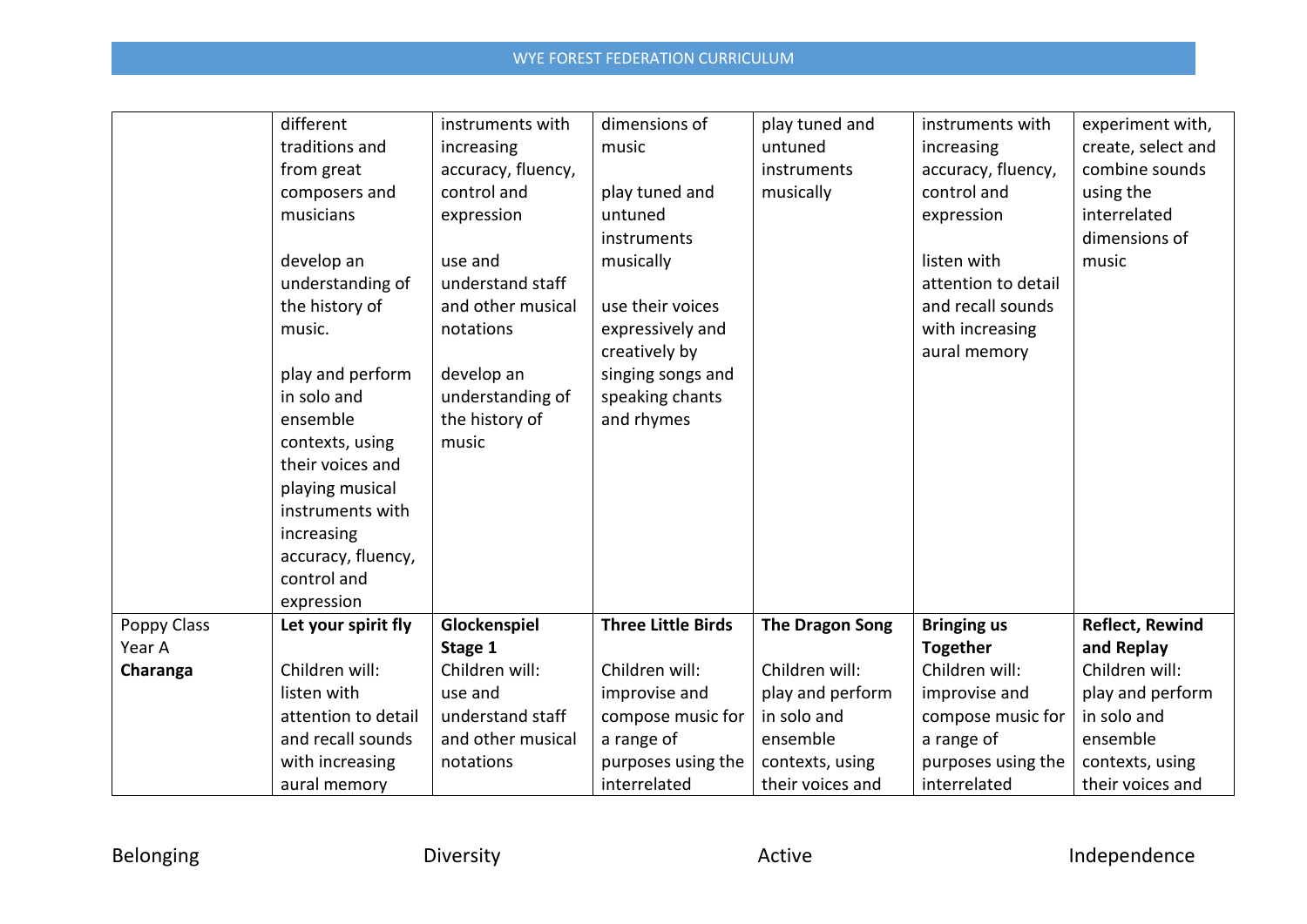|             |                    | play and perform   | dimensions of      | playing musical    | dimensions of          | playing musical        |
|-------------|--------------------|--------------------|--------------------|--------------------|------------------------|------------------------|
|             | develop an         | in solo and        | music              | instruments with   | music                  | instruments with       |
|             | understanding of   | ensemble           |                    | increasing         |                        | increasing             |
|             | the history of     | contexts, using    | use and            | accuracy, fluency, | use and                | accuracy, fluency,     |
|             | music.             | their voices and   | understand staff   | control and        | understand staff       | control and            |
|             |                    | playing musical    | and other musical  | expression         | and other musical      | expression             |
|             | play and perform   | instruments with   | notations Mu2/1.6  |                    | notations              |                        |
|             | in solo and        | increasing         | develop an         | improvise and      |                        | improvise and          |
|             | ensemble           | accuracy, fluency, | understanding of   | compose music for  | appreciate and         | compose music for      |
|             | contexts, using    | control and        | the history of     | a range of         | understand a wide      | a range of             |
|             | their voices and   | expression         | music.             | purposes using the | range of high-         | purposes using the     |
|             | playing musical    |                    |                    | interrelated       | quality live and       | interrelated           |
|             | instruments with   |                    |                    | dimensions of      | recorded music         | dimensions of          |
|             | increasing         |                    |                    | music              | drawn from             | music                  |
|             | accuracy, fluency, |                    |                    |                    | different              |                        |
|             | control and        |                    |                    |                    | traditions and         | listen with            |
|             | expression         |                    |                    |                    | from great             | attention to detail    |
|             |                    |                    |                    |                    | composers              | and recall sounds      |
|             |                    |                    |                    |                    |                        | with increasing        |
|             |                    |                    |                    |                    |                        | aural memory           |
| Poppy Class | Hands, feet, heart | Ho Ho Ho           | I wanna play in a  | Zootime            | <b>Friendship Song</b> | <b>Reflect, Rewind</b> |
| Year B      |                    |                    | band               |                    |                        | and Replay             |
| Charanga    | Children will:     | Children will:     |                    | Children will:     | Children will:         | (Year 3)               |
|             | appreciate and     | play and perform   | Children will:     | use their voices   | play and perform       | Children will:         |
|             | understand a wide  | in solo and        | experiment with,   | expressively and   | in solo and            | play and perform       |
|             | range of high-     | ensemble           | create, select and | creatively by      | ensemble               | in solo and            |
|             | quality live and   | contexts, using    | combine sounds     | singing songs and  | contexts, using        | ensemble               |
|             | recorded music     | their voices and   | using the          | speaking chants    | their voices and       | contexts, using        |
|             | drawn from         | playing musical    | interrelated       | and rhymes         | playing musical        | their voices and       |
|             | different          | instruments with   |                    |                    | instruments with       | playing musical        |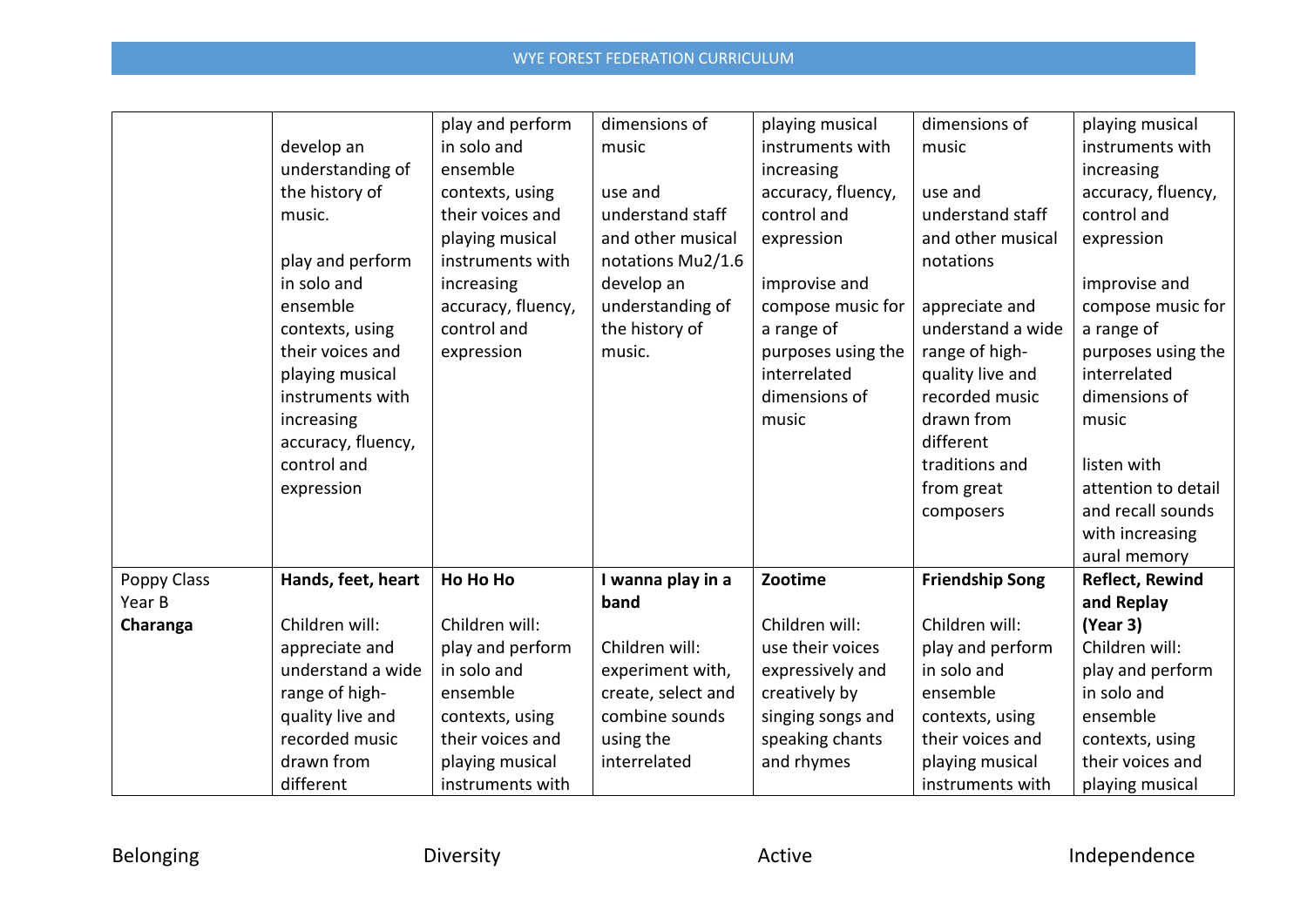|                                  | traditions and<br>from great<br>composers and<br>musicians<br>develop an<br>understanding of<br>the history of                                                                                       | increasing<br>accuracy, fluency,<br>control and<br>expression<br>use and<br>understand staff<br>and other musical | dimensions of<br>music<br>play tuned and<br>untuned<br>instruments<br>musically                              | play tuned and<br>untuned<br>instruments<br>musically                                                        | increasing<br>accuracy, fluency,<br>control and<br>expression<br>listen with<br>attention to detail<br>and recall sounds | instruments with<br>increasing<br>accuracy, fluency,<br>control and<br>expression<br>improvise and<br>compose music for                                                  |
|----------------------------------|------------------------------------------------------------------------------------------------------------------------------------------------------------------------------------------------------|-------------------------------------------------------------------------------------------------------------------|--------------------------------------------------------------------------------------------------------------|--------------------------------------------------------------------------------------------------------------|--------------------------------------------------------------------------------------------------------------------------|--------------------------------------------------------------------------------------------------------------------------------------------------------------------------|
|                                  | music.<br>play and perform<br>in solo and<br>ensemble<br>contexts, using<br>their voices and<br>playing musical<br>instruments with<br>increasing<br>accuracy, fluency,<br>control and<br>expression | notations<br>develop an<br>understanding of<br>the history of<br>music                                            | use their voices<br>expressively and<br>creatively by<br>singing songs and<br>speaking chants<br>and rhymes  |                                                                                                              | with increasing<br>aural memory                                                                                          | a range of<br>purposes using the<br>interrelated<br>dimensions of<br>music<br>listen with<br>attention to detail<br>and recall sounds<br>with increasing<br>aural memory |
| <b>Speedwell Class</b><br>Year A | <b>Mamma Mia</b>                                                                                                                                                                                     | Glockenspiel<br>Stage 2                                                                                           | Stop!                                                                                                        | Lean on Me                                                                                                   | <b>Blackbird</b>                                                                                                         | <b>Reflect, Rewind</b><br>and Replay                                                                                                                                     |
| Charanga                         | Children will:<br>play and perform<br>in solo and<br>ensemble<br>contexts, using<br>their voices and<br>playing musical                                                                              | Children will:<br>use and<br>understand staff<br>and other musical<br>notations                                   | Children will:<br>listen with<br>attention to detail<br>and recall sounds<br>with increasing<br>aural memory | Children will:<br>listen with<br>attention to detail<br>and recall sounds<br>with increasing<br>aural memory | Children will:<br>improvise and<br>compose music for<br>a range of<br>purposes using the<br>interrelated                 | Children will:<br>play and perform<br>in solo and<br>ensemble<br>contexts, using<br>their voices and<br>playing musical                                                  |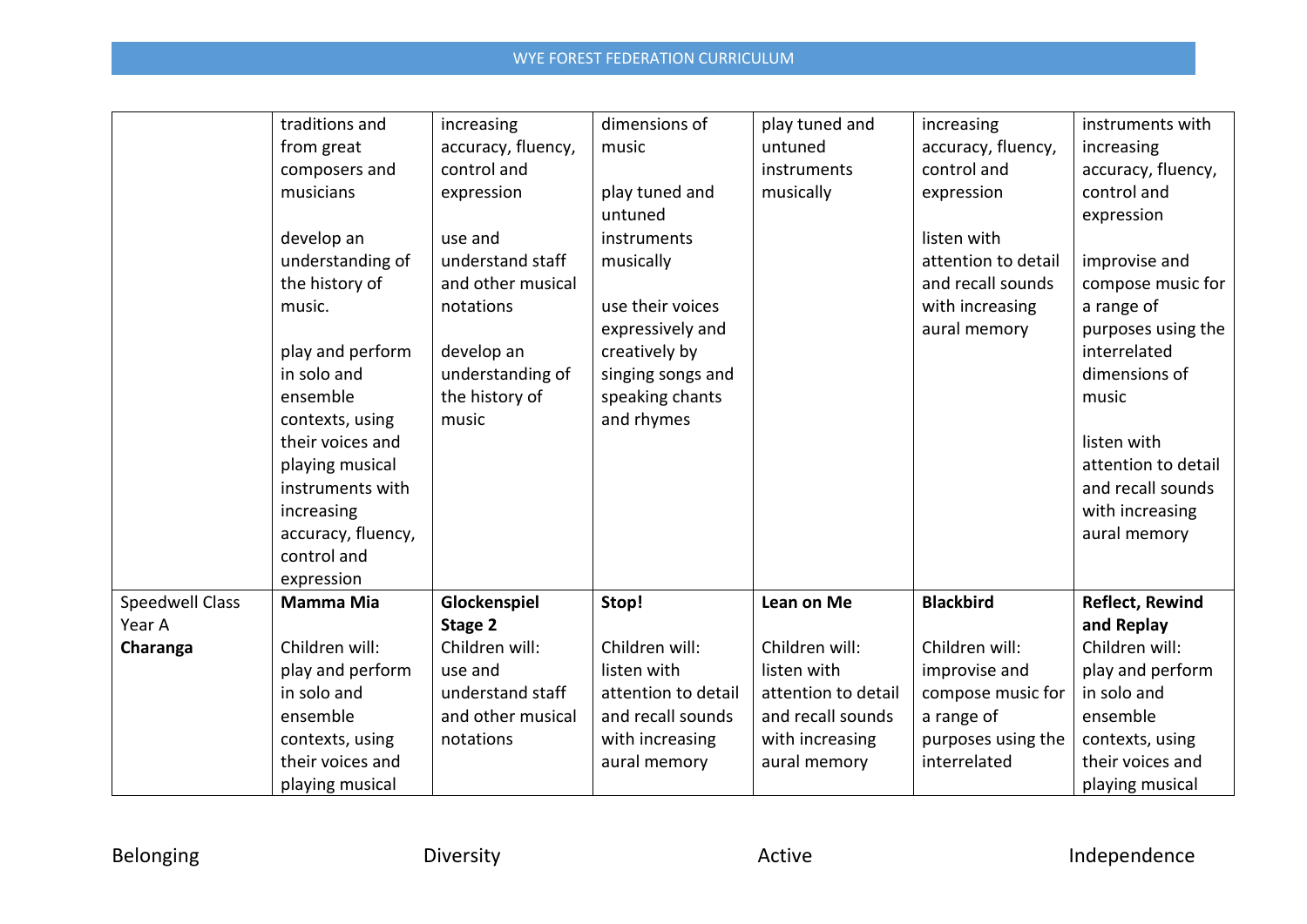|                        | instruments with   | play and perform        | appreciate and    | use and                 | dimensions of       | instruments with       |
|------------------------|--------------------|-------------------------|-------------------|-------------------------|---------------------|------------------------|
|                        | increasing         | in solo and             | understand a wide | understand staff        | music               | increasing             |
|                        | accuracy, fluency, | ensemble                | range of high-    | and other musical       |                     | accuracy, fluency,     |
|                        | control and        | contexts, using         | quality live and  | notations               | use and             | control and            |
|                        | expression         | their voices and        | recorded music    |                         | understand staff    | expression             |
|                        |                    | playing musical         | drawn from        | play and perform        | and other musical   |                        |
|                        | develop an         | instruments with        | different         | in solo and             | notations           | improvise and          |
|                        | understanding of   | increasing              | traditions and    | ensemble                |                     | compose music for      |
|                        | the history of     | accuracy, fluency,      | from great        | contexts, using         | develop an          | a range of             |
|                        | music              | control and             | composers and     | their voices and        | understanding of    | purposes using the     |
|                        |                    | expression              | musicians         | playing musical         | the history of      | interrelated           |
|                        | appreciate and     |                         |                   | instruments with        | music.              | dimensions of          |
|                        | understand a wide  |                         |                   | increasing              |                     | music                  |
|                        | range of high-     |                         |                   | accuracy, fluency,      |                     |                        |
|                        | quality live and   |                         |                   | control and             |                     | listen with            |
|                        | recorded music     |                         |                   | expression              |                     | attention to detail    |
|                        | drawn from         |                         |                   |                         |                     | and recall sounds      |
|                        | different          |                         |                   |                         |                     | with increasing        |
|                        | traditions and     |                         |                   |                         |                     | aural memory           |
|                        | from great         |                         |                   |                         |                     |                        |
|                        | composers and      |                         |                   |                         |                     |                        |
|                        | musicians          |                         |                   |                         |                     |                        |
| <b>Speedwell Class</b> | Livin' on a Prayer | <b>Classroom Jazz 1</b> | Make you feel my  | <b>The Fresh Prince</b> | Dancing in the      | <b>Reflect, Rewind</b> |
| Year B                 |                    |                         | love              | of Bel-Air              | <b>Street</b>       | and Replay             |
| Charanga               | Children will:     | Children will:          |                   |                         |                     |                        |
|                        | play and perform   | play and perform        | Children will:    | Children will:          | Children will:      | Children will:         |
|                        | in solo and        | in solo and             | appreciate and    | listen with             | listen with         | play and perform       |
|                        | ensemble           | ensemble                | understand a wide | attention to detail     | attention to detail | in solo and            |
|                        | contexts, using    | contexts, using         | range of high-    | and recall sounds       | and recall sounds   | ensemble               |
|                        | their voices and   | their voices and        | quality live and  |                         | with increasing     | contexts, using        |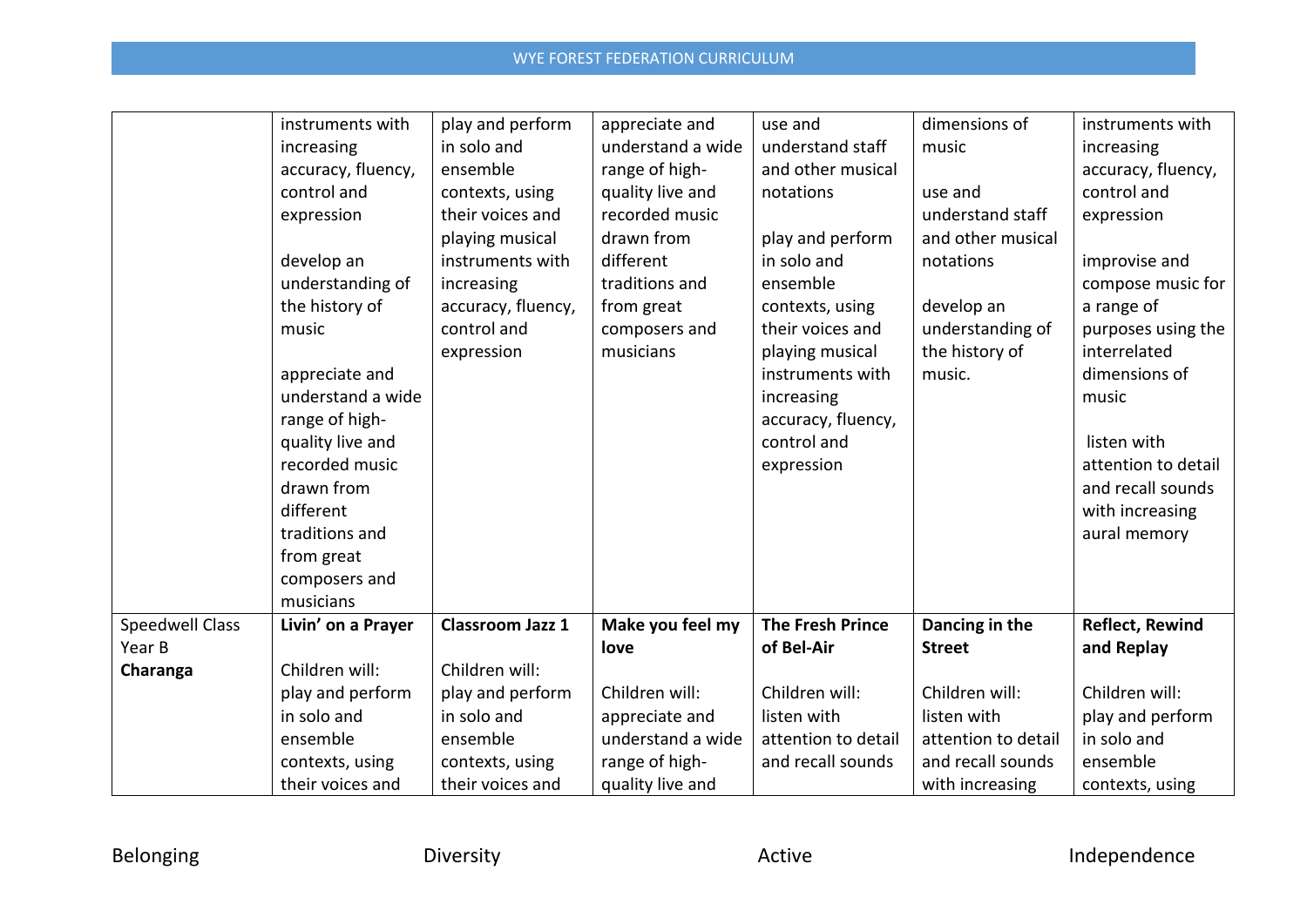|                       | playing musical    | playing musical         | recorded music          | with increasing     | aural memory        | their voices and       |
|-----------------------|--------------------|-------------------------|-------------------------|---------------------|---------------------|------------------------|
|                       | instruments with   | instruments with        | drawn from              | aural memory        | Mu2/1.5             |                        |
|                       |                    |                         |                         |                     |                     | playing musical        |
|                       | increasing         | increasing              | different               |                     | appreciate and      | instruments with       |
|                       | accuracy, fluency, | accuracy, fluency,      | traditions and          | appreciate and      | understand a wide   | increasing             |
|                       | control and        | control and             | from great              | understand a wide   | range of high-      | accuracy, fluency,     |
|                       | expression         | expression              | composers and           | range of high-      | quality live and    | control and            |
|                       |                    |                         | musicians               | quality live and    | recorded music      | expression             |
|                       | use and            | improvise and           |                         | recorded music      | drawn from          |                        |
|                       | understand staff   | compose music for       | develop an              | drawn from          | different           | improvise and          |
|                       | and other musical  | a range of              | understanding of        | different           | traditions and      | compose music for      |
|                       | notations          | purposes using the      | the history of          | traditions and      | from great          | a range of             |
|                       |                    | interrelated            | music.                  | from great          | composers and       | purposes using the     |
|                       | appreciate and     | dimensions of           |                         | composers and       | musicians           | interrelated           |
|                       | understand a wide  | music                   | play and perform        | musicians           |                     | dimensions of          |
|                       | range of high-     |                         | in solo and             |                     | develop an          | music                  |
|                       | quality live and   | use and                 | ensemble                | develop an          | understanding of    |                        |
|                       | recorded music     | understand staff        | contexts, using         | understanding of    | the history of      | listen with            |
|                       | drawn from         | and other musical       | their voices and        | the history of      | music               | attention to detail    |
|                       | different          | notations               | playing musical         | music               |                     | and recall sounds      |
|                       | traditions and     |                         | instruments with        |                     |                     | with increasing        |
|                       | from great         |                         | increasing              |                     |                     | aural memory           |
|                       | composers and      |                         | accuracy, fluency,      |                     |                     |                        |
|                       | musicians          |                         | control and             |                     |                     |                        |
|                       |                    |                         | expression              |                     |                     |                        |
| <b>Foxglove Class</b> | <b>Happy</b>       | <b>Classroom Jazz 2</b> | <b>A New Year Carol</b> | You've got a        | <b>Music and Me</b> | <b>Reflect, Rewind</b> |
| Year A                |                    |                         |                         | <b>Friend</b>       |                     | and Replay             |
| Charanga              | Children will:     | Children will:          | Children will:          |                     | Children will:      | Children will:         |
|                       | improvise and      | play and perform        | play and perform        | Children will:      | develop an          | play and perform       |
|                       | compose music for  | in solo and             | in solo and             | play and perform in | understanding of    | in solo and            |
|                       | a range of         | ensemble                | ensemble                | solo and ensemble   |                     | ensemble               |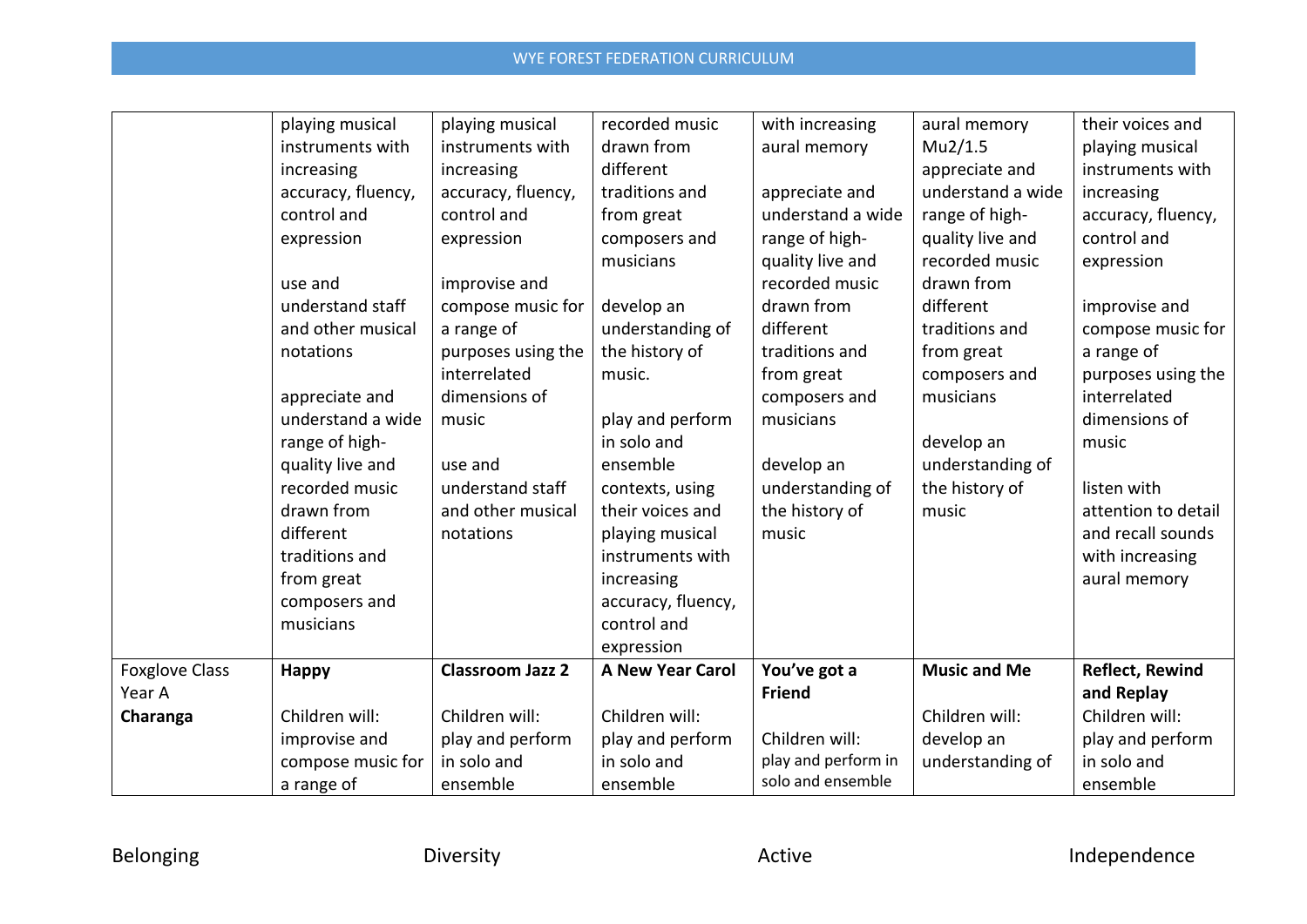| purposes using the<br>interrelated<br>dimensions of<br>music  | contexts, using<br>their voices and<br>playing musical<br>instruments with<br>increasing<br>accuracy, fluency,                                                                                    | contexts, using<br>their voices and<br>playing musical<br>instruments with<br>increasing                                                                                                                                                | contexts, using their<br>voices and playing<br>musical instruments<br>with increasing<br>accuracy, fluency,                                                                                                     | the history of<br>music<br>appreciate and<br>understand a wide<br>range of high-                                            | contexts, using<br>their voices and<br>playing musical<br>instruments with<br>increasing                                                                                                                                       |
|---------------------------------------------------------------|---------------------------------------------------------------------------------------------------------------------------------------------------------------------------------------------------|-----------------------------------------------------------------------------------------------------------------------------------------------------------------------------------------------------------------------------------------|-----------------------------------------------------------------------------------------------------------------------------------------------------------------------------------------------------------------|-----------------------------------------------------------------------------------------------------------------------------|--------------------------------------------------------------------------------------------------------------------------------------------------------------------------------------------------------------------------------|
| use and<br>understand staff<br>and other musical<br>notations | control and<br>expression<br>improvise and<br>compose music for<br>a range of<br>purposes using the<br>interrelated<br>dimensions of<br>music<br>use and<br>understand staff<br>and other musical | accuracy, fluency,<br>control and<br>expression<br>appreciate and<br>understand a wide<br>range of high-<br>quality live and<br>recorded music<br>drawn from<br>different<br>traditions and<br>from great<br>composers and<br>musicians | control and<br>expression<br>improvise and<br>compose music for<br>a range of<br>purposes using the<br>interrelated<br>dimensions of<br>music New Year<br>Carol:<br>play and perform<br>in solo and<br>ensemble | quality live and<br>recorded music<br>drawn from<br>different<br>traditions and<br>from great<br>composers and<br>musicians | accuracy, fluency,<br>control and<br>expression<br>improvise and<br>compose music for<br>a range of<br>purposes using the<br>interrelated<br>dimensions of<br>music<br>listen with<br>attention to detail<br>and recall sounds |
|                                                               | notations                                                                                                                                                                                         |                                                                                                                                                                                                                                         | contexts, using<br>their voices and<br>playing musical<br>instruments with<br>increasing<br>accuracy, fluency,<br>control and<br>expression                                                                     |                                                                                                                             | with increasing<br>aural memory                                                                                                                                                                                                |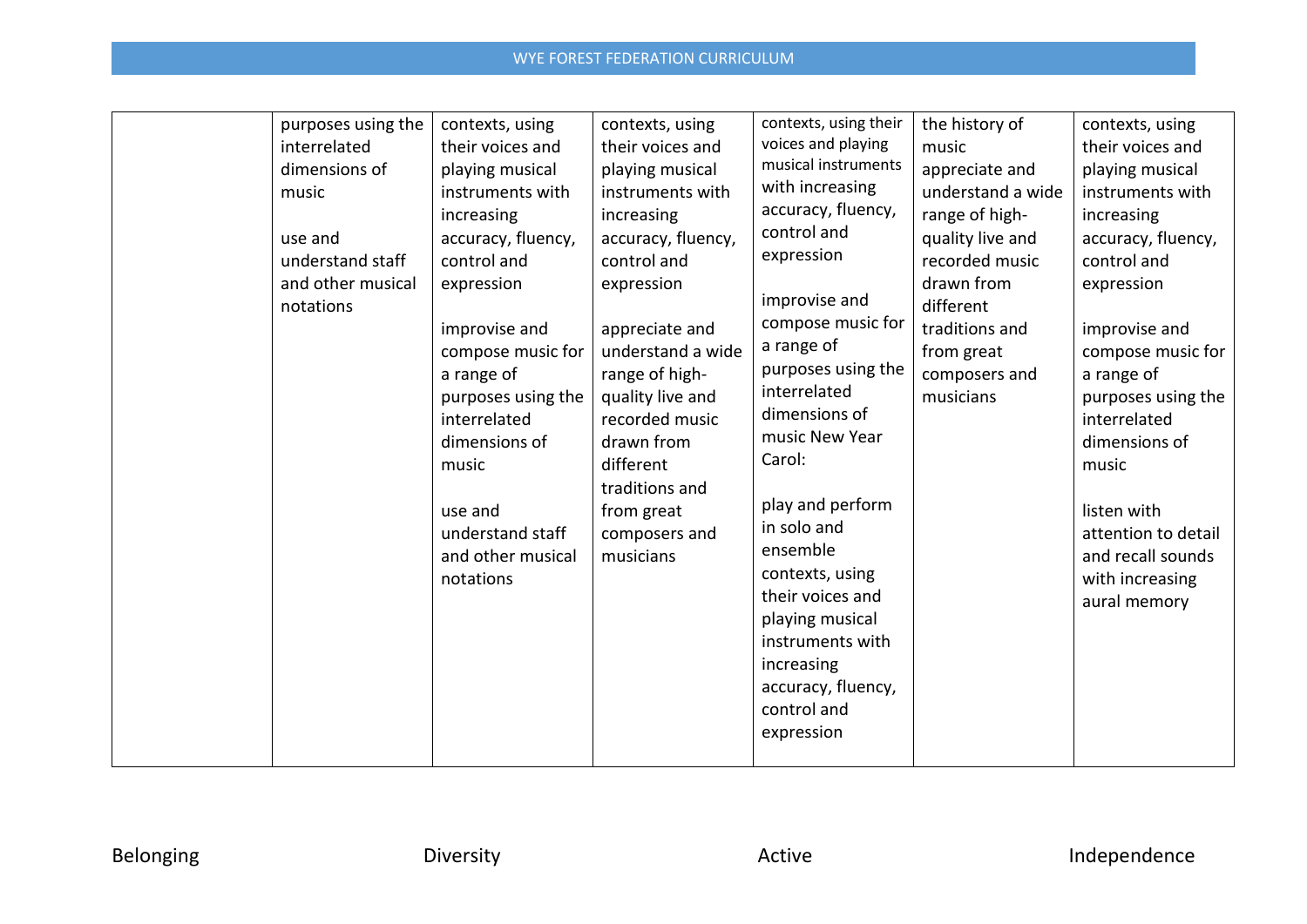|                       |                    |                         |                   | appreciate and          |                     |                        |
|-----------------------|--------------------|-------------------------|-------------------|-------------------------|---------------------|------------------------|
|                       |                    |                         |                   | understand a wide       |                     |                        |
|                       |                    |                         |                   | range of high-          |                     |                        |
|                       |                    |                         |                   | quality live and        |                     |                        |
|                       |                    |                         |                   | recorded music          |                     |                        |
|                       |                    |                         |                   | drawn from              |                     |                        |
|                       |                    |                         |                   | different               |                     |                        |
|                       |                    |                         |                   | traditions and          |                     |                        |
|                       |                    |                         |                   | from great              |                     |                        |
|                       |                    |                         |                   | composers and           |                     |                        |
|                       |                    |                         |                   | musicians               |                     |                        |
| <b>Foxglove Class</b> | Livin' on a Prayer | <b>Classroom Jazz 1</b> | Make you feel my  | <b>The Fresh Prince</b> | Dancing in the      | <b>Reflect, Rewind</b> |
| Year B                |                    |                         | love              | of Bel-Air              | <b>Street</b>       | and Replay             |
| Charanga              | Children will:     | Children will:          |                   |                         |                     |                        |
|                       | play and perform   | play and perform        | Children will:    | Children will:          | Children will:      | Children will:         |
|                       | in solo and        | in solo and             | appreciate and    | isten with              | listen with         | play and perform       |
|                       | ensemble           | ensemble                | understand a wide | attention to detail     | attention to detail | in solo and            |
|                       | contexts, using    | contexts, using         | range of high-    | and recall sounds       | and recall sounds   | ensemble               |
|                       | their voices and   | their voices and        | quality live and  | with increasing         | with increasing     | contexts, using        |
|                       | playing musical    | playing musical         | recorded music    | aural memory            | aural memory        | their voices and       |
|                       | instruments with   | instruments with        | drawn from        |                         | Mu2/1.5             | playing musical        |
|                       | increasing         | increasing              | different         | appreciate and          | appreciate and      | instruments with       |
|                       | accuracy, fluency, | accuracy, fluency,      | traditions and    | understand a wide       | understand a wide   | increasing             |
|                       | control and        | control and             | from great        | range of high-          | range of high-      | accuracy, fluency,     |
|                       | expression         | expression              | composers and     | quality live and        | quality live and    | control and            |
|                       |                    |                         | musicians         | recorded music          | recorded music      | expression             |
|                       | use and            | improvise and           |                   | drawn from              | drawn from          |                        |
|                       | understand staff   | compose music for       | develop an        | different               | different           | improvise and          |
|                       | and other musical  | a range of              | understanding of  | traditions and          | traditions and      | compose music for      |
|                       | notations          | purposes using the      |                   | from great              | from great          | a range of             |